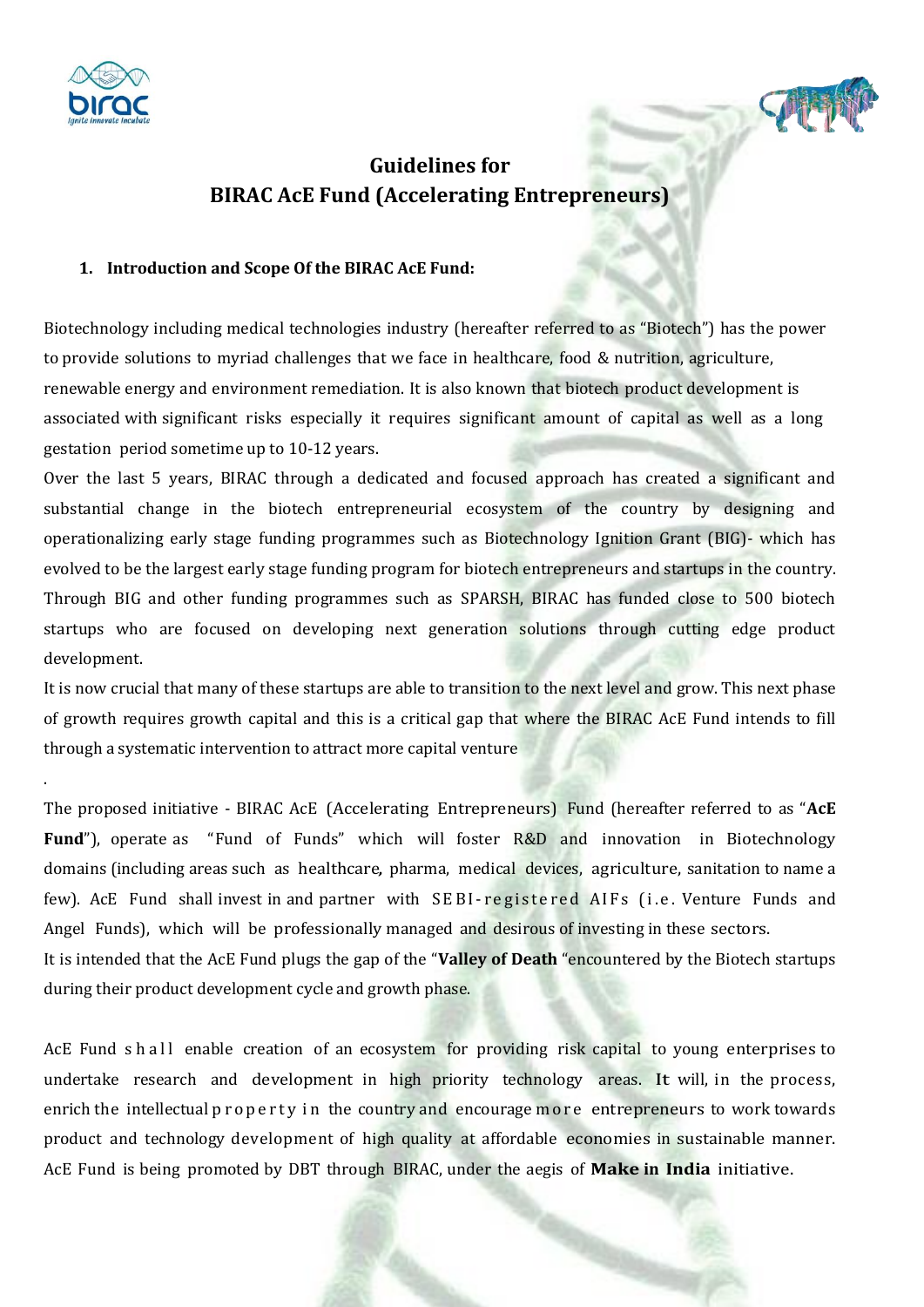

### **2. Funding framework for AcE Fund implementation.**

#### **I: Overall Framework:**

- A. The AcE Fund is a "fund of funds" and will aim to partner with fund managers ("AcE Fund Partner") and invest in SEBI-registered AIFs ("Daughter Funds") managed by Fund Managers. In View of the strong signal of commitment by BIRAC and DBT towards supporting startups in the sector, AcE Fund shall act as a catalyst to attract private investors, corporates and LPs to such Daughter Funds. The Daughter Fund shall commit to invest a portion of their corpus in Biotech startups with growth potential. The Daughter Funds supported by the AcE Fund will support startups at an early and growth stage that may be ready to receive pre-Series-A or Series-A funding – with a minimum commitment towards startups in the Biotech space. On need basis specialized consultations and other guidance essential for the AcE fund implementation shall also be acquired by BIRAC out of funds allowed in order to attain the objectives.
- B. The AcE Fund shall make a maximum capital commitment of up to Rs 30 crores or up to 30% of the total aggregate capital commitment amount (i.e. fund corpus) in the each daughter Fund. The assistance to each of the start-up will be up to INR 7 crores against equity held by the Partner.
- C. The AcE partner shall commit to invest at least twice the amount committed by the AcE Fund into start up in the biotech/Life Science sector over the term of daughter fund.
- D. The selection of the Daughter Funds for support by AcE Fund shall be made through a detailed application and evaluation process as detailed herein.
- E. BIRAC will constitute a BIRAC AcE Fund Committee ("AcE Apex Committee") that will include members having experience in investment, startups, and entrepreneurship development. This AcE Apex Committee shall consider the proposals of eligible partners for the implementation of the AcE Fund.

#### **II. Selection of AcE Fund Partner**

- A. BIRAC will select Daughter Funds through Advertisement or other means for its AcE fund implementations.
- B. The Potential AcE partner applicant should be a proper legal entity operationalizing eligible daughter fund(s) as described. The applicant should have experience given below  $\cdot$  -
- Over a period of preceding five years particularly in Biotechnology/Health- Science/Life Science related field for three years.
- The potential AcE fund applicant (which should be a SEBI-registered AIF at the time of application) shall submit a detailed proposal including the Fund Manager's track record and experience in fund management or seed-investment (including details of work done and experience of the team in Biotech sectors), proposed Fund Size, tenure of the Fund, commitment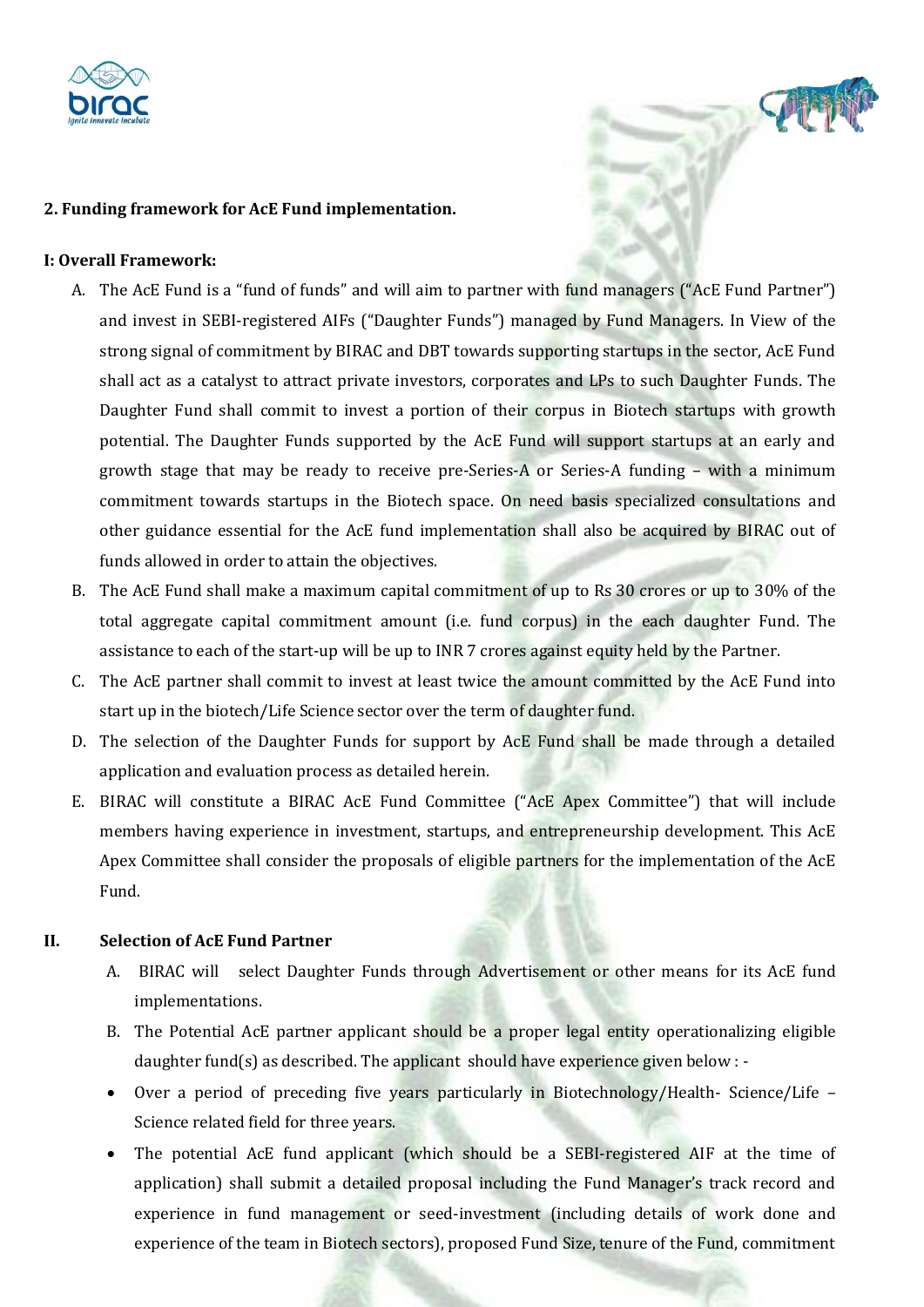

period, Fund's investment strategy and commitment towards investments in Biotech sectors, management fee and carry structure, and commitment sought from BIRAC's AcE Fund.

- C. Preference shall be given to AcE Fund partner that have already received commitments or inprinciple approvals from other contributors in the Daughter Fund. However, in exceptional cases, AcE Fund may make the anchor commitment towards a Daughter Fund.
- D. A copy of the private placement memorandum and contribution agreement shall accompany the detailed proposal. Along with details of the Fund Manager has been operating other funds in the past or the proposed Daughter Fund is already in existence.
- E. Copies of the annual audited accounts and annual reports for preceding three years (depending on the date of establishment of the fund) should be submitted.
- F. The AcE Fund partner shall be shortlisted by the BIRAC AcE Apex Committee as detailed later.

# **3. BIRAC AcE Fund Committee & its Role**

- A. BIRAC will constitute a BIRAC AcE Apex Committee ("AcE Apex Committee") that will include members having experience in investment, startups and entrepreneurship development etc. including representatives of DBT. This AcE Apex Committee shall consider the proposals of eligible partners for the implementation of the AcE Fund.
- B. Role of the AcE Apex Fund Committee are as follows:
- a) Scrutiny of proposals received from potential AcE partner and identification of AcE partner.
- b) Quantum of commitment out of AcE Fund to Daughter Fund.
- c) Evaluation of the progress made by AcE Partner(s).
- d) Monitoring/ review of AcE Fund implementation.
- e) Any other matter referred to by the BIRAC.

# **4. AcE Fund Implementation Tracery**

- I. On identification of Daughter Fund(s), BIRAC will sign a Contribution Agreement indicating agreed terms and conditions.
- II. Capital Commitment of AcE Fund towards the Daughter Funds shall be drawndown in accordance with the Contribution Agreement.

v.